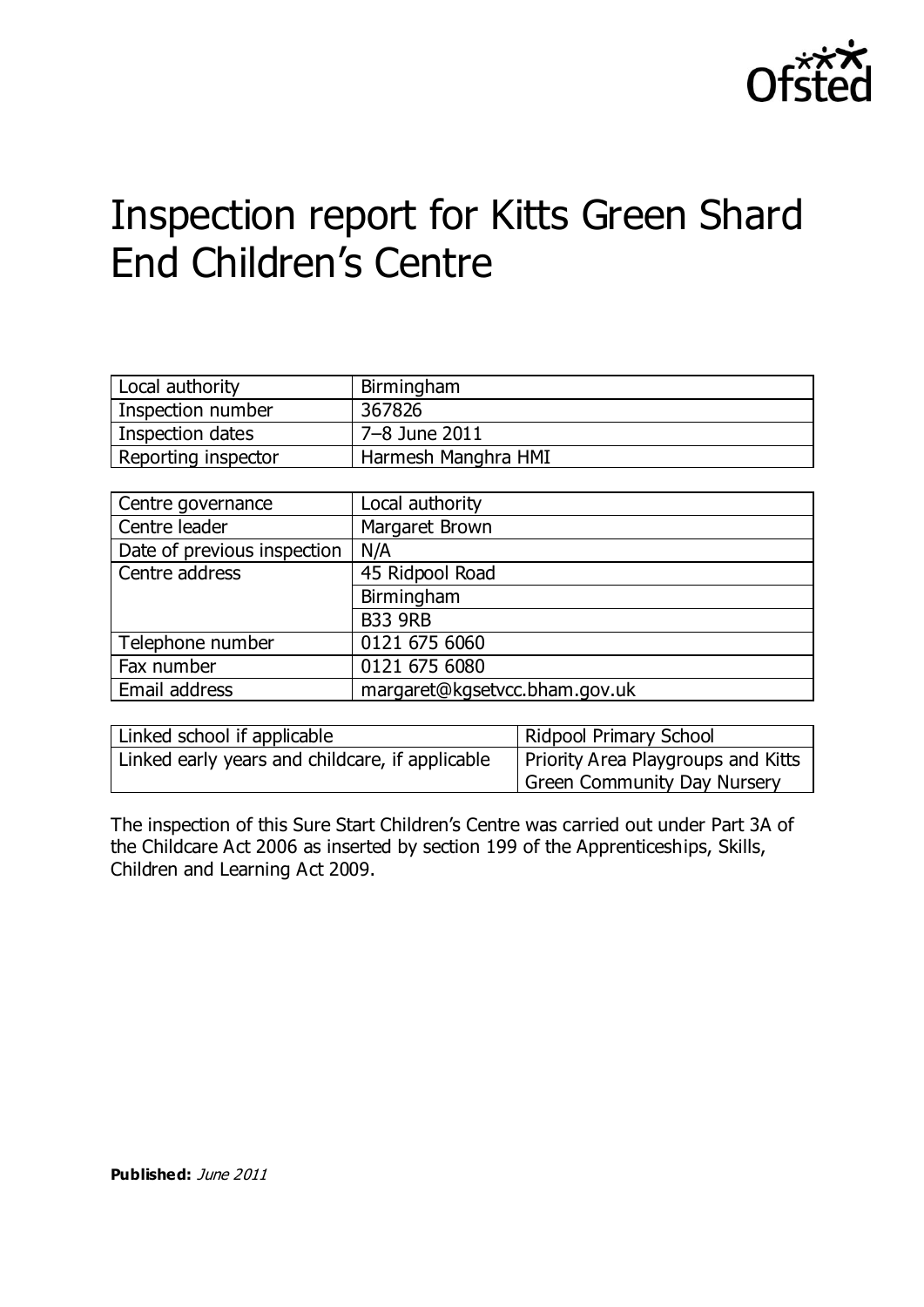

# **Introduction**

The inspection addresses the centre's contribution to:

- $\blacksquare$  facilitating access to early childhood services by parents, prospective parents and young children
- maximising the benefit of those services to parents, prospective parents and young children
- $\blacksquare$  improving the well-being of young children.

The report is made to the local authority and a copy is sent to the children's centre. The local authority may send the report to such persons it considers appropriate and must arrange for an action plan to be produced in relation to the findings in this report.

This inspection was carried out by one of Her Majesty's Inspector and an early years inspector. The inspectors held meetings with the centre manager, senior management team, representatives of the advisory board, a range of agencies, parents and other users of the centre. They observed the centre's work and looked at a range of documentation.

## **Information about the centre**

Kitts Green Shard End Children's Centre is based in Shard End, east Birmingham. It is one of the five centres based in the locality. The centre is located at the boundary of the south of the area. The ward is split by the river Cole. Public transport to get to the centre is not available for the residents in the north of the ward. Birmingham local authority has delegated the day-to-day running of the centre to Spurgeons, a children's charity; however it retains the overall responsibility for governance. The centre has its own advisory board which is made up of representatives from the local community, Birmingham local authority, parents, the Primary Care Trust, staff and the local nursery.

The majority of the families surrounding the reach of the centre are White British. According to the census of 2001, 8% of the population is from minority ethnic groups as compared with the city average of 30%. The area comprises of 17 super output areas of indicators of multiple deprivation, 12 of which fall within the top 10% in the country. The housing in the reach area is a mix of social and private housing, including a small number of tower blocks. Some 45% of the households in the reach area are claiming out-of-work benefits; teenage pregnancy rates are twice the rate in Birmingham and Shard End ranks fourth highest in the rankings of reported domestic violence. Obesity rates for children entering school are also high. Most children enter child care and early education with skills that are much lower than expected for their age.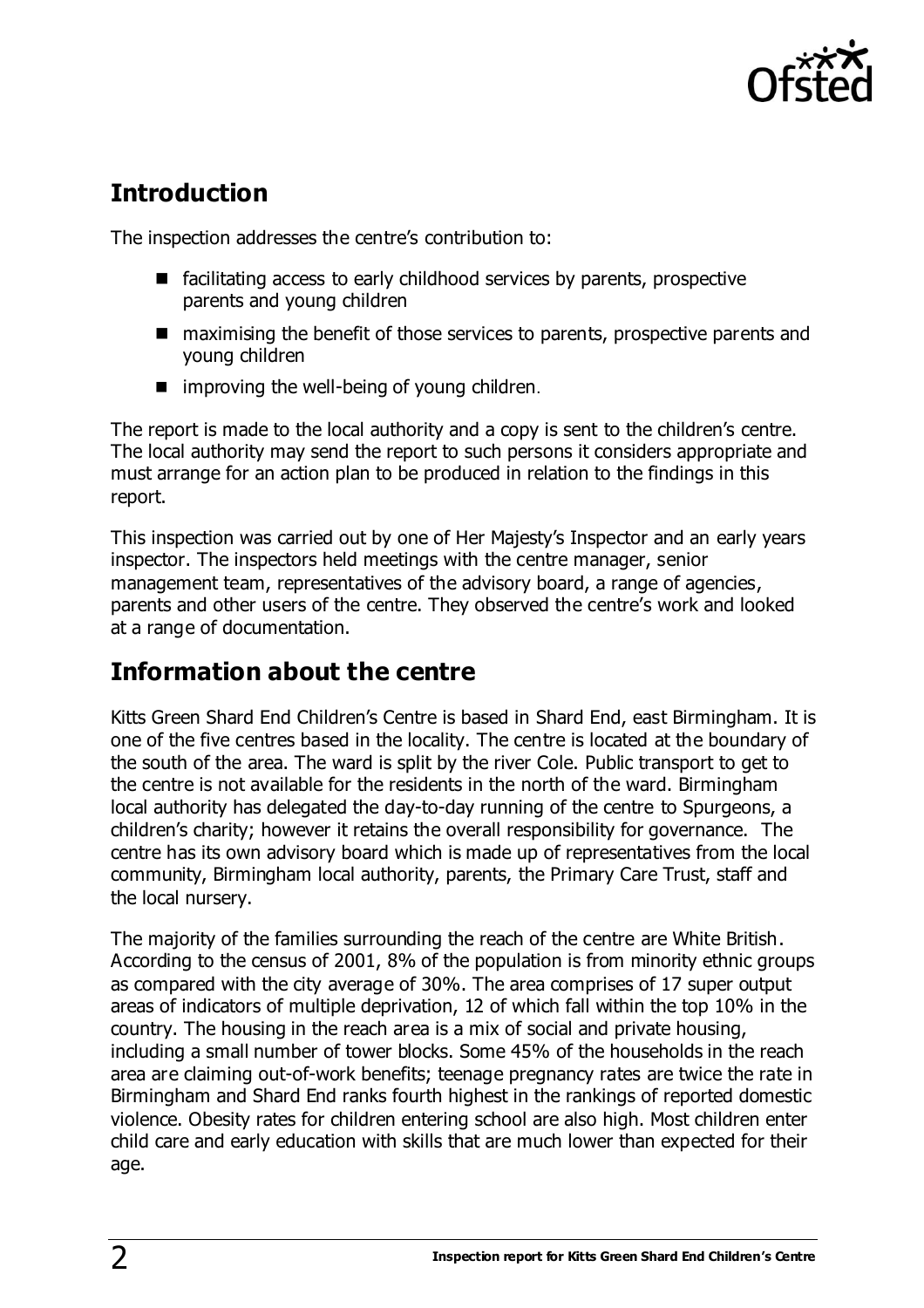

Kitts Green Shard End Children's Centre has evolved from a Sure Start centre that moved to a purpose-built building in 2006 in the grounds of Ridpool Primary School. The centre occupies a corner of the school site and has access to school compound through a secure gate and a secure outdoor area. The centre has a reach of 2187 and in May 2011 the centre was working with 50% of the families. In addition, 628 parents from three neighbouring children's centres make use of facilities of Kitts Green and Shard End Children's Centre. Some 28 staff, including the centre manager, provide services at this and the nearby Tame Valley Children's Centre, which was inspected in June 2010.

The centre provides the full core offer. It offers a range of activities to include baby clinics, child development checks, breast-feeding support and special needs support. A number of support groups such as family support drop-in, housing advice, young parents' group and child minders operate from the centre. On the site, Kitts Green Community Day Nursery provides childcare facilities. Priority area Playgroups run a playgroup in the centre five mornings a week. The centre is open for 48 weeks of the year from 8am until 5.30pm and provides free crèche facilities for parents.

Inspection judgements

**Grades: 1 is outstanding, 2 is good, 3 is satisfactory, and 4 is inadequate**

| <b>Overall effectiveness</b><br>The effectiveness of the children's centre in meeting the needs of and<br>improving outcomes for users and the wider community |  |
|----------------------------------------------------------------------------------------------------------------------------------------------------------------|--|
| <b>Capacity for sustained improvement</b><br>The centre's capacity for sustained improvement, including the quality<br>of its leadership and management        |  |

#### **Main findings**

Kitts Green Shard End Children's Centre provides good support for children and families to help them achieve good outcomes for all aspects of the Every Child Matters agenda. Children who attend the Early Years Foundation Stage playgroup and crèche facilities make good progress in their learning and in their personal, social and emotional development as well as communications, language and literacy.

Parents and other users appreciate the warm and friendly welcome they receive when they visit the centre. The centre manager and all staff ensure that the building is a safe and secure environment for all users. Case study evidence indicates that families regularly turn to the centre for help in times of crisis. In the words of one parent, 'The staff are there with you all the way.'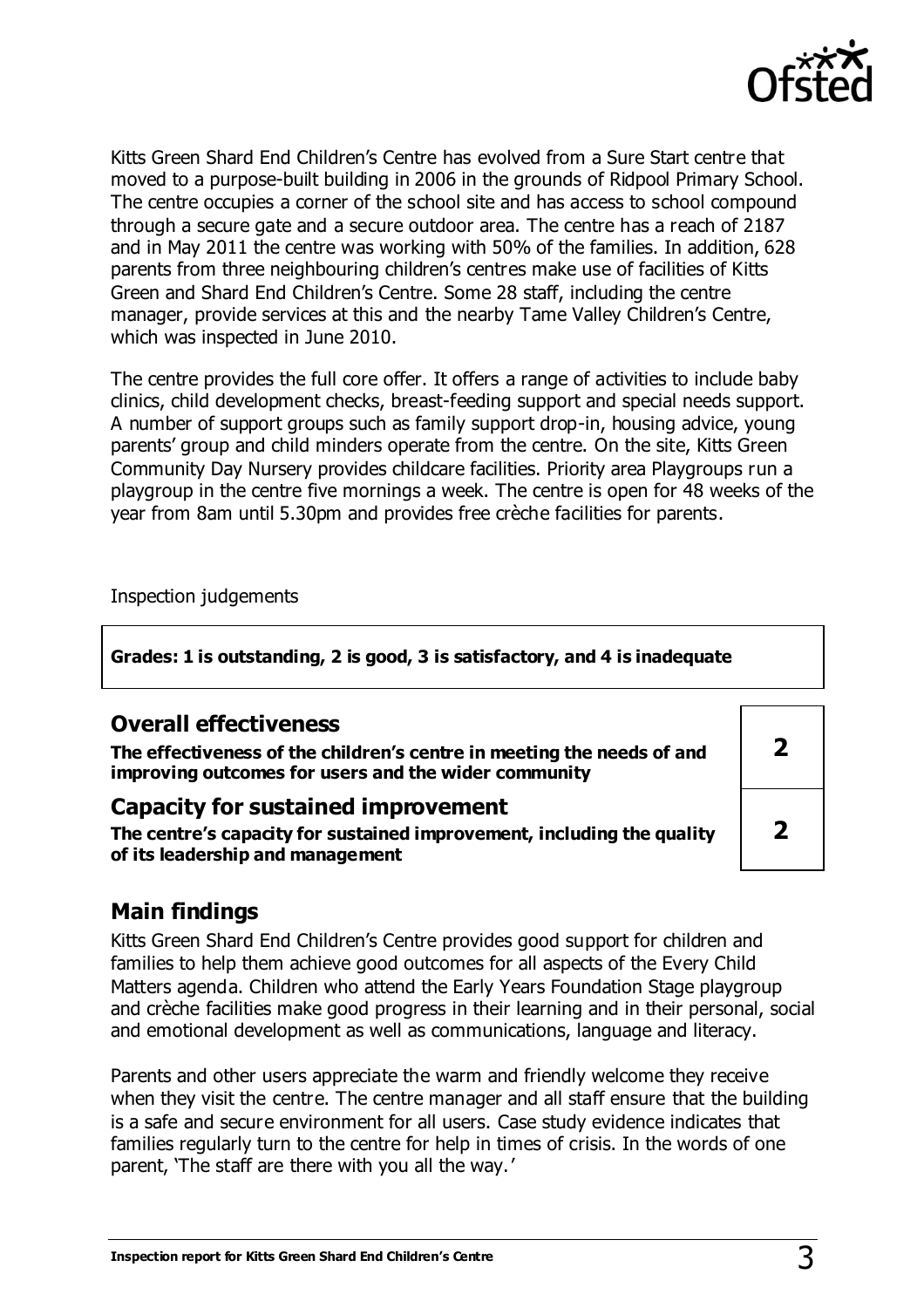

The quality and range of services including care, guidance and support are good. Many agencies provide their services from the centre but the take-up of courses and some services by parents is patchy and many of the current users do not make full use of what is available. Several parents have ceased attending the centre. Staff have a good knowledge and level of data for their part of the service which they use well to deliver the whole range of services. However, managers do not have a strategic overview of the overall performance of the centre against each of the services. They have not set specific targets to focus their attention to deal with key issues facing the reach area, such as improving breast-feeding and reducing teenage pregnancy at a faster rate. Similar managers have not vigorously pursued the possibility of facilitating literacy, numeracy and computer classes, as requested by parents, in conjunction with other partners.

The centre's self-evaluation is carefully considered and accurate. Senior leaders and the advisory board have an accurate view of the strengths and areas for development. The managers are working to improve the provision although the local authority has not set specific targets for Spurgeons. The centre meets its statutory responsibilities for the promotion of equality and diversity. The centre has made considerable improvements to the lives of many of the families from the deprived neighbourhoods. All different user groups are well represented in the centre and they achieve equally well.

Leaders have used their experience of the inspection of Tame Valley Children's Centre as a basis for reviewing and improving the provision at this centre. They have improved the collection and analysis of data and reach levels; improved the recording and achievement of all outcomes; raised the quality of provision; and improved the impact of leadership and management. They have effectively managed various changes to the staffing of the centre. Inspectors judged the centre to have good capacity to make sustained improvements.

#### **What does the centre need to do to improve further?**

#### **Recommendations for further improvement**

- Further increase the reach of the centre to attract greater numbers of users into the service through:
	- more clearly targeting of groups not currently participating
	- more sensitive and rigorous follow-up of families who have ceased attending
	- providing induction to the centre to make users aware of the full range of facilities and services.
- Work in close consultation with the local authority and other partners to extend the scope and reach of services to meet the identified needs of service users.
- Make better use of data at the centre and strategic level against which the managers can manage staff performance efficiently by setting individual targets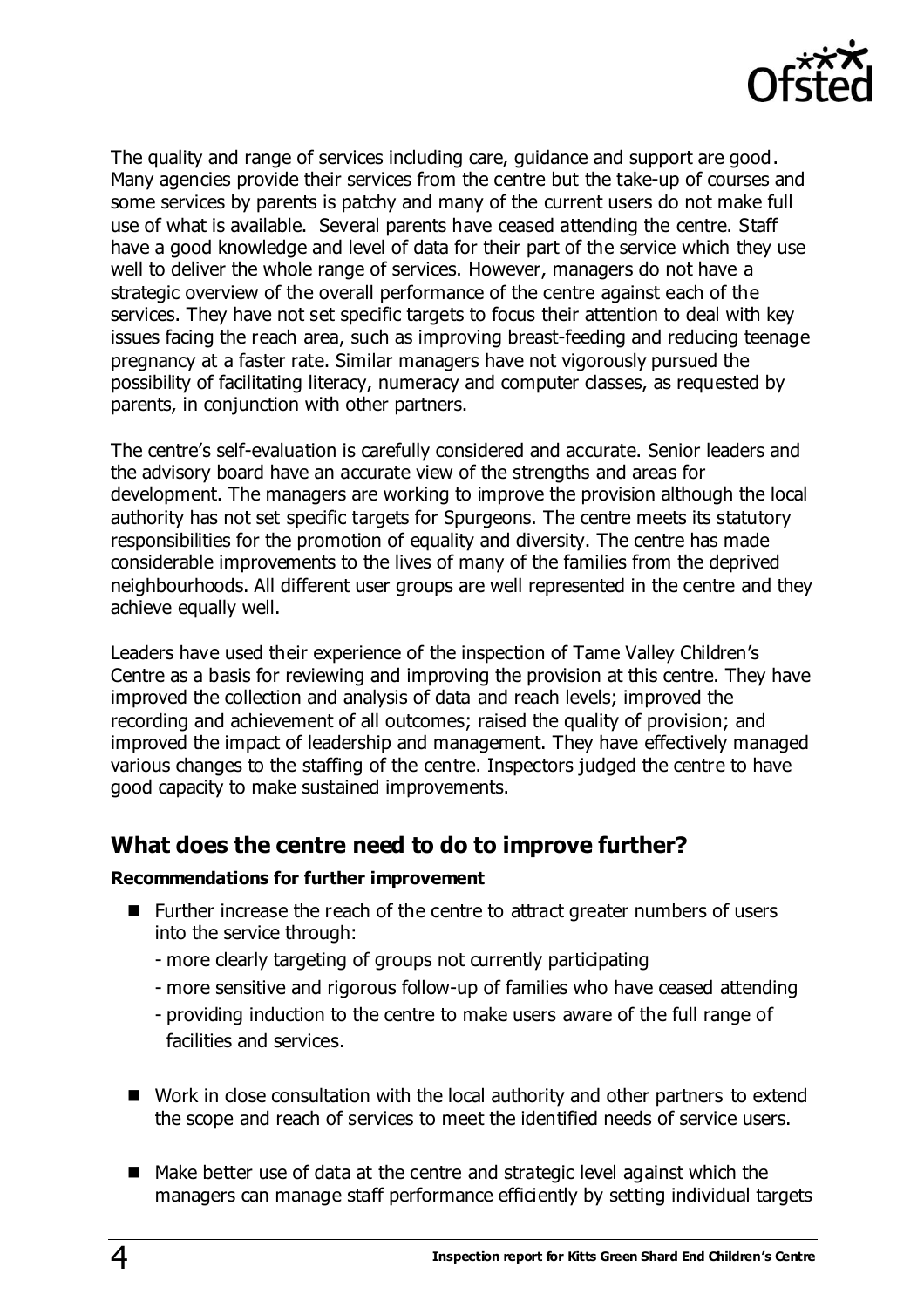

for staff and to give robust evidence of outcomes and secure improvements at a faster pace.

#### **How good are outcomes for users? 2**

Parents develop a good understanding of the overall health issues facing them and their children including emotional, physical and mental well-being. They have fully understood the message of healthy eating and increasing physical exercise through 'Yummy Mummies' programme. Children have learnt to enjoy healthy snacks such as free fruit in the centre. Many parents report they have changed their shopping and eating habits by including fresh fruits and vegetables in their daily diet. 'Cook and Taste' courses introduce parents to cooking methods and ingredients from different cultures. Skills gained during food hygiene and first-aid courses are useful to the parents in their daily life and encourage them to lead healthier life styles. Immunisation of children is high, compared to national level, to protect them from diseases. Parents learn the art of baby massage to form a stronger bond and trusting relationship with their children. They enjoy learning about child development and behaviour to improve their skills and interactions with their children. The centre has been less successful at promoting breastfeeding, contraception and sexual health for teenage parents, avoiding obesity and tackling low birth weight.

Parents and children feel well protected and safe in the centre. Parents become more aware of the risks to their children at home and during outdoor play. This helps them to take appropriate steps to reduce the risk of harm to children through early identification and prevention. Most home safety assessments are invariably followed up with the installation of equipment. The centre is working effectively with multiple agencies to support all children subject to child protection plans and the Common Assessment Framework procedure. The centre has been particularly successful in raising parents' awareness of domestic violence through the 'Freedom' programme, helping parents to adopt strategies to protect themselves and their children.

Parents make a sound contribution to the centre's decision-making processes on both a formal and informal basis during their visits to the centre and through the advisory board. Children and their parents attending the centre enjoy their learning and make rapid progress. Through attendance at the 'Stay and Play' sessions, a substantial number of parents have gradually moved to building up their children's personal, social and emotional development as well as communication, language and literacy skills. Some parents, including hard-to-reach groups such as lone parents, disabled carers and young parents, are offered one-to-one support. Other partners, including the local childminders' group, also contribute to the Early Years Foundation Stage by assessing children's progress and achievement accordingly.

Highly effective parenting courses such as 'Incredible Years' and 'Triple P' have had a positive impact on improving children's behaviour and confidence. Parents enjoy and achieve accredited and non-accredited courses, such as Community Matters, digital photography, food hygiene and first aid.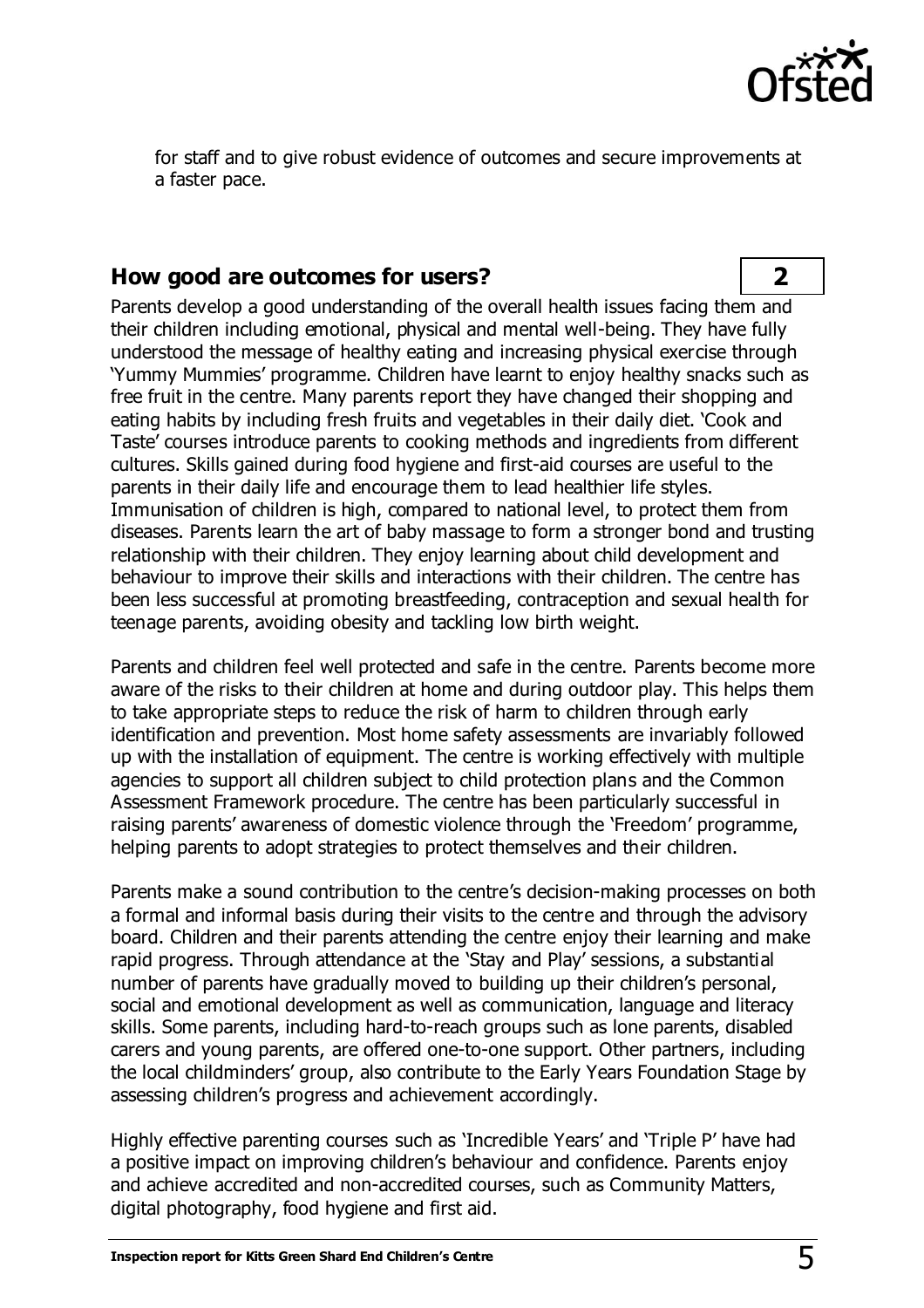

Children learn to socialise and behave well in groups thus gaining valuable skills in developing relationships and positive behaviour. Parents, including young parents, overcome their social isolation as they meet other parents who face similar barriers. Children are developing good skills for the future. Jobcentre Plus and a local recruitment firm specialising in working with long-term unemployed people provide extensive information on vacancies and useful guidance to parents in making job applications.

#### These are the grades for the outcomes for users

| The extent to which children, including those from vulnerable groups,<br>are physically, mentally and emotionally healthy and families have<br>healthy lifestyles       | $\overline{\mathbf{2}}$  |
|-------------------------------------------------------------------------------------------------------------------------------------------------------------------------|--------------------------|
| The extent to which children are safe and protected, their welfare<br>concerns are identified and appropriate steps taken to address them                               | $\overline{\mathbf{2}}$  |
| The extent to which all users enjoy and achieve educationally and in<br>their personal and social development                                                           |                          |
| The extent to which children engage in positive behaviour and develop<br>positive relationships and users contribute to decision-making and<br>governance of the centre | $\overline{\phantom{a}}$ |
| The extent to which children are developing skills for the future and<br>parents are developing economic stability and independence including<br>access to training     | З                        |

## **How good is the provision? 2**

The staff make good use of a broad range of information that the centre gains from various agencies and professionals to formulate a personalised action plan of interventions and support for families. This has improved in recent months as a result of the centre's review of its work. The assessment of each family's needs starts at the first point of contact and covers the whole range of indicators including health, debt, safeguarding, domestic violence, isolation and mental health. Families with children who have special educational needs and/or disabilities are fully involved in the thorough assessments and offered guidance and support to ensure that their children make good progress. The centre holds regular 'Team Around the Child' meetings to provide integrated and timely support packages. All parents who spoke to inspectors were positive about the centre and the impact different services have had on their families. Work with vulnerable adults is good. Parents typically report that, 'The staff go an extra mile to support their families.'

The centre promotes a good range of purposeful learning and development to benefit its users. Staff have sharpened their expertise through useful training and focus their support on improving children's competency across the Early Years Foundation Stage. For example, the improved focus on developing communication,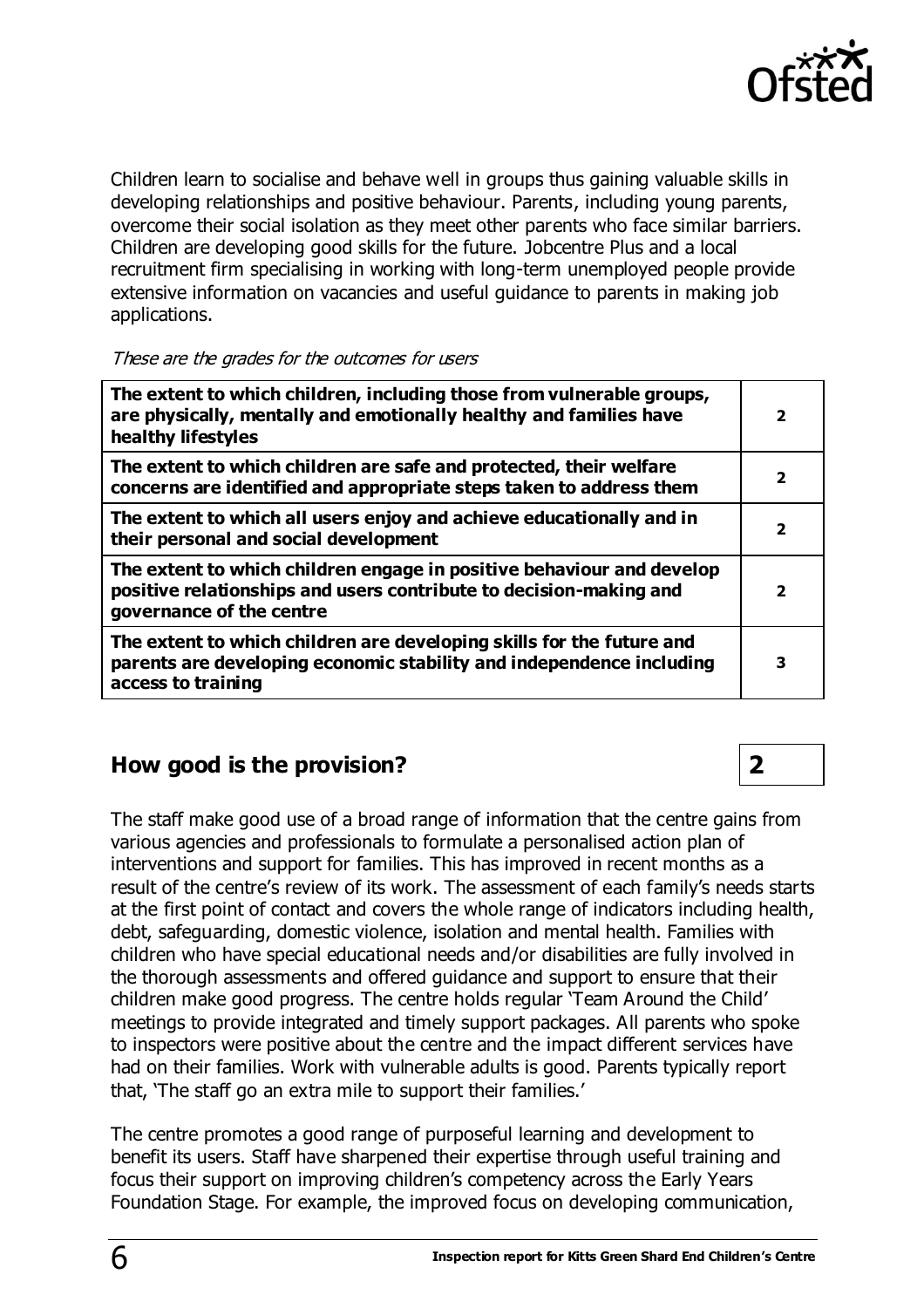

language and literacy in 'Stay and Play' sessions has led to children achieving on par with the rest of Birmingham children. Parents record the children's achievements in journals and can measure the progress made by their child. The outcomes from the family support measures are excellent particularly in reducing the levels of repeat incidents of domestic violence, often exceeding the targets. The range of learning available to parents is narrow. Retention on various courses is low. Some courses that develop a good level of skills and knowledge among the parents are not accredited. A small number of parents have accessed and achieved short accredited qualifications in topics such as food hygiene and first aid. However, qualifications to improve their employment opportunities in literacy, numeracy and computer studies are not available and the centre has not done enough to provide these in conjunction with its partners.

The quality and range of provision for users is good and comprehensive children. Various partner agencies provide a range of service such as health, early years, social services, employment, and housing support from the centre and from community venues such as the Shard End Library. The centre has improved the registration of new births in partnership with the health service. Job Centre Plus has been most effective at reaching those parents on out-of-work benefits to make them aware of vacancies and support them into employment. Programmes to combat domestic violence through courses and support have also been very effective. The centre has provided twilight and Saturday sessions to engage parents who work and, in particular, fathers. Trips to various cultural events and venues have been a welcome addition to broaden parents' and children's horizons. The centre has engaged with some 42% of the known teenage parents in the reach area and established good support and awareness programme. However, awareness of sexual health, contraception and prevention of pregnancy at younger age is not sufficiently promoted.

The quality of care and support for families is good overall and excellent for those under stress. Staff have detailed knowledge of the families they work with and take prompt and highly effective action to protect children and adults. Signposting to various other services is appropriate. A good range of leaflets is available in the centre and many users encourage their neighbours and friends to attend the centre.

| The effectiveness of the assessment of the needs of children, parents<br>and other users                                   | $\overline{\mathbf{2}}$ |
|----------------------------------------------------------------------------------------------------------------------------|-------------------------|
| The extent to which the centre promotes purposeful learning,<br>development and enjoyment for all users                    |                         |
| The extent to which the range of services, activities and opportunities<br>meet the needs of users and the wider community |                         |
| The quality of care, guidance and support offered to users within the<br>centre and the wider community                    |                         |

These are the grades for the quality of provision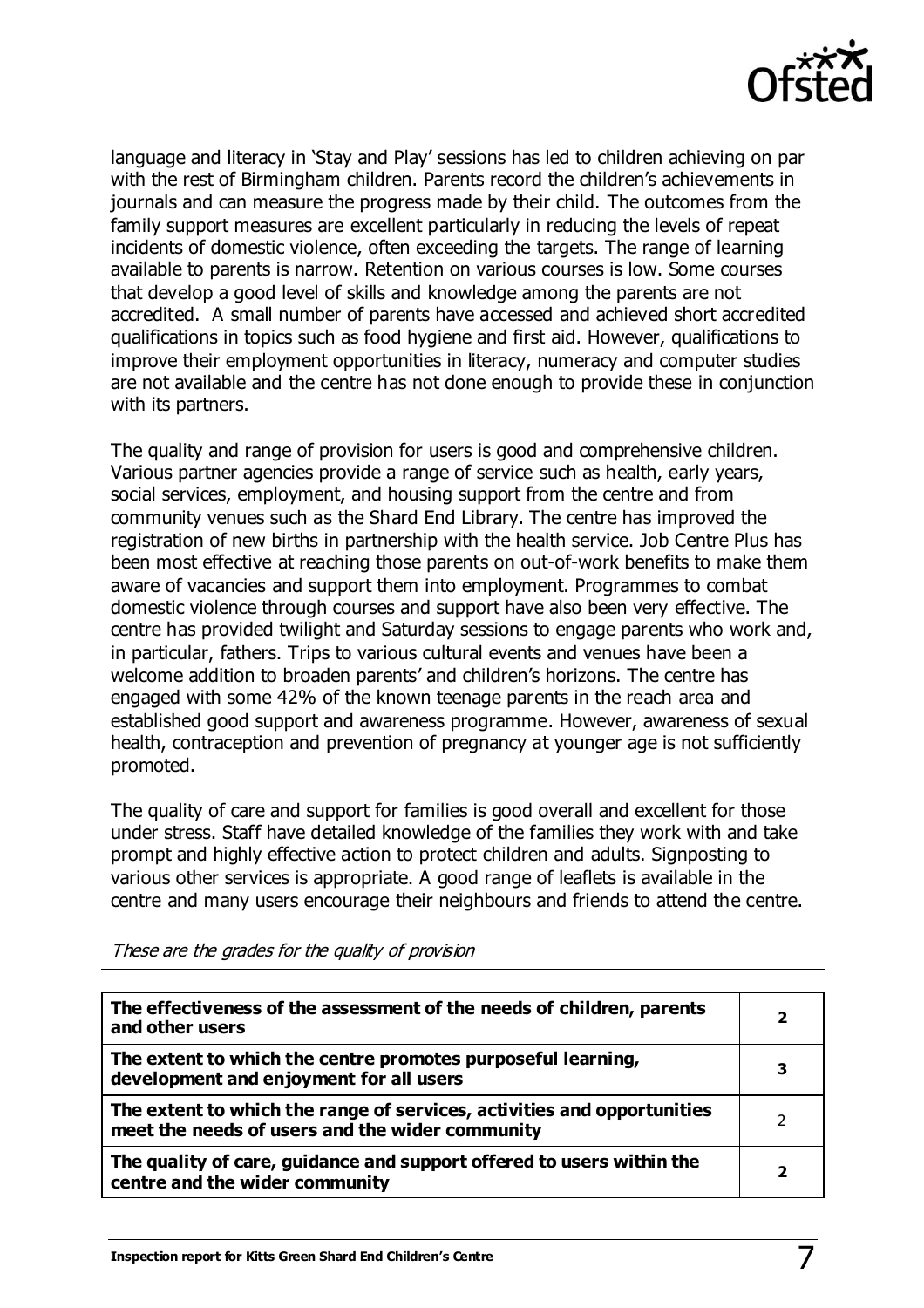

## **How effective are the leadership and management? 2**

Leadership and management at all levels in the centre are good. The centre manager and the staff are well qualified and highly professional in their approach. They are passionate about their work and enthusiastic in their approach. Team working is excellent. The centre runs smoothly on a day-to-day basis and the wellbeing of all users is high priority. There is a common purpose among all staff and key partners to improve outcomes for children. The roles and responsibilities of all staff are clear. The centre manager has minimised the impact of vacancies, sickness and other absences by updating the skills of all staff through careful shadowing and peer support. Staff are effectively supervised and their performance management is satisfactory. At present, staff performance is measured against overall centre performance not against individual targets. The lines of accountability are clear for all staff. The centre manager uses the best practice from within the local authority and Spurgeons. The recent annual conversation with the local authority was highly analytical and accurate at identifying all aspects of the centre's performance. The local authority has well considered and ambitious plans to improve the management and strategic impact of the centre's role, although many of the targets are not formally set.

The centre has a well-established culture of considering the risks and safeguarding users. All staff have high awareness of child protection and safeguarding and they carefully raise parents' awareness. Centre staff are trained in the Common Assessment Framework process and have received child protection training. The centre meets all the requirements regarding the safe recruitment of staff and records are well maintained. All staff have been subject to an enhanced Criminal Records Bureau (CRB) check. The centre diligently records CRB and other checks undertaken by partner agencies for staff working at the centre. Protocols and practices for referrals are well known and a high priority across the work of the centre.

Partnerships between professionals, agencies and outreach organisations are sound and securely support the most vulnerable families. Staff are committed to promoting the inclusion of all families within the reach area. The centre has accurate information on the users from different groups and their outcomes. All groups, including children with disabilities, are making equal progress and achieving equal outcomes. Although parents from different groups meet and share their experiences at a personal level, the centre does not sufficiently promote the community to foster greater understanding between all groups.

Resources are good overall but computer facilities are limited. The centre provides good value for money as it has made a strong contribution to improve sustainable outcomes for parents and children.

The centre evaluates its work well and uses the findings to improve its performance.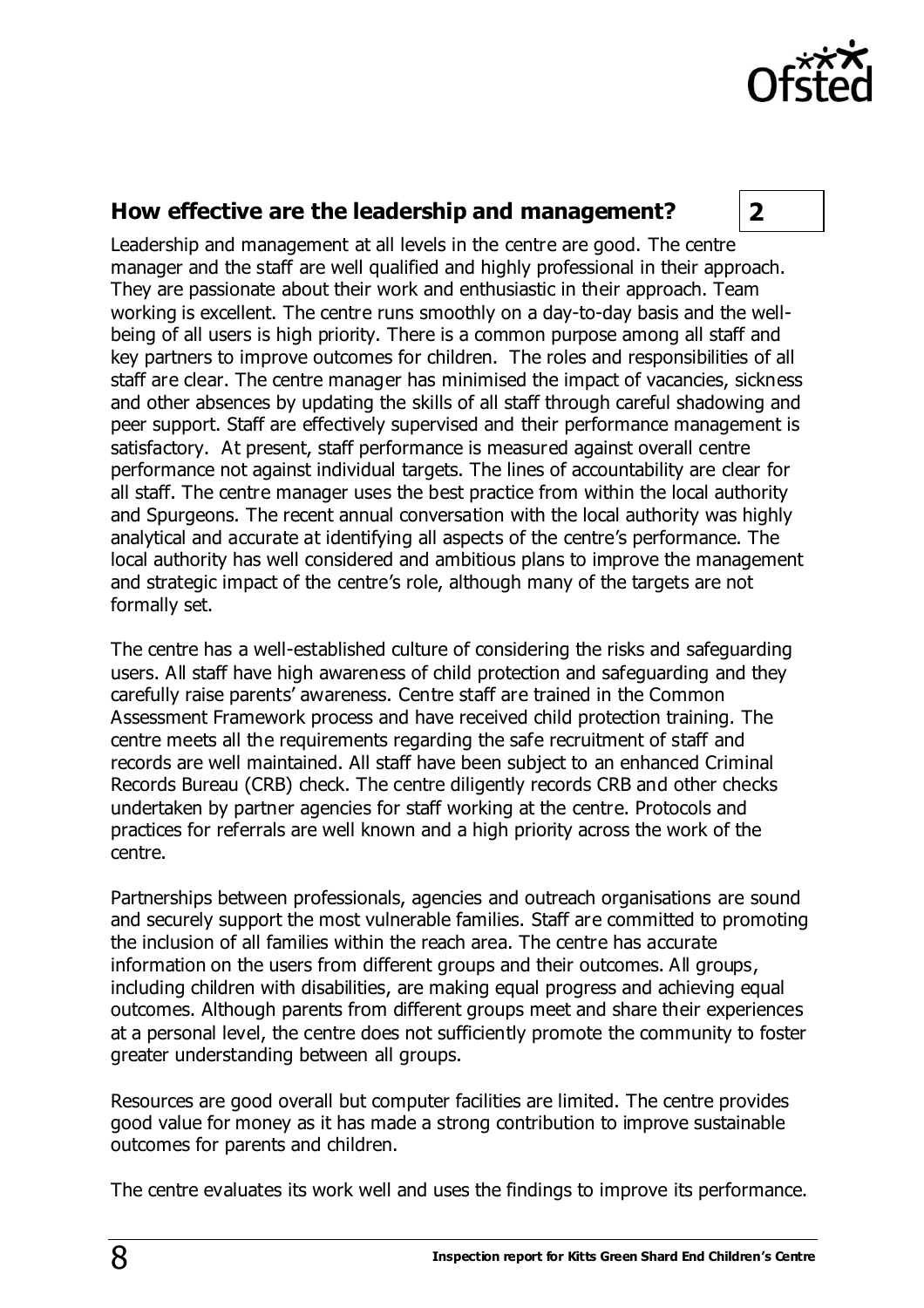

Staff gain feedback from users and partners, conduct satisfaction surveys and evaluate each others' work. The sharing of good practice is satisfactory. Satisfaction levels among users and partners are very high.

Parents become active members of the children centre community and offer their suggestions and comments to improve services. Members of the advisory board are fully committed to improving outcomes for children and families. The board is well established with high numbers of parent representatives. The working relationships are positive and attendance at meetings is very high. Reports are informative and written in plain English to ensure they are accessible to all parents. A diverse group of parent ambassadors are undergoing induction and are very keen to play their part in developing the children's centre services even further.

These are the grades for leadership and management

| The extent to which governance, accountability, professional<br>supervision and day to day management arrangements are clear and<br>understood                     |                         |
|--------------------------------------------------------------------------------------------------------------------------------------------------------------------|-------------------------|
| The extent to which ambitious targets drive improvement, provision is<br>integrated and there are high expectations for users and the wider<br>community           | $\overline{2}$          |
| The extent to which resources are used and managed efficiently and<br>effectively to meet the needs of users and the wider community                               | $\overline{\mathbf{2}}$ |
| The extent to which equality is promoted and diversity celebrated,<br>illegal or unlawful discrimination is tackled and the centre fulfils its<br>statutory duties | $\overline{\mathbf{2}}$ |
| The effectiveness of the centre's policy, procedures and work with key<br>agencies in safeguarding children and, where applicable, vulnerable<br>adults            | $\overline{\mathbf{2}}$ |
| The extent to which evaluation is used to shape and improve services<br>and activities                                                                             | 3                       |
| The extent to which partnerships with other agencies ensure the<br>integrated delivery of the range of services the centre has been<br>commissioned to provide     |                         |
| The extent to which the centre supports and encourages the wider<br>community to engage with services and uses their views to develop the<br>range of provision    | $\overline{2}$          |

## **Any other information used to inform the judgements made during this inspection**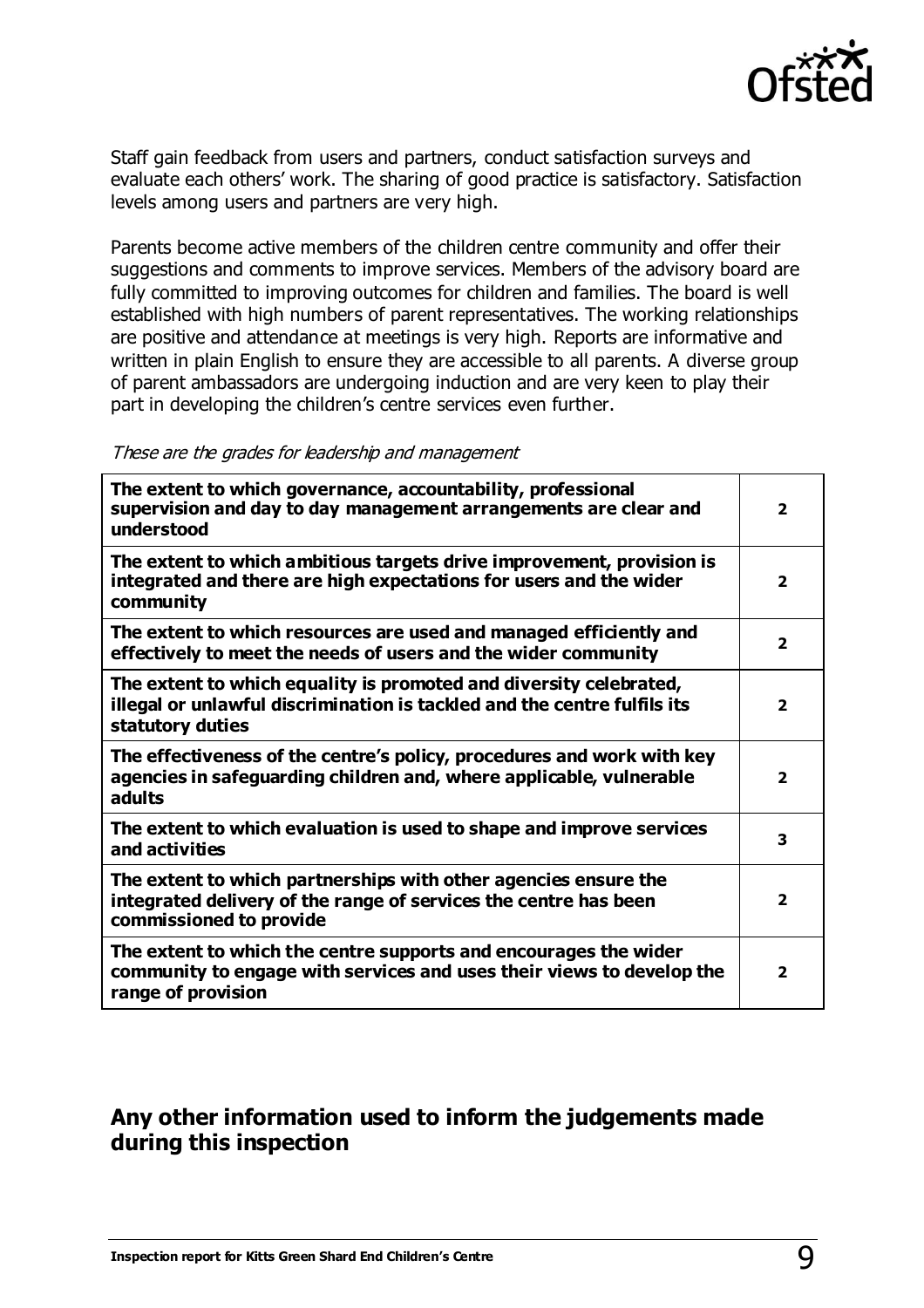

**As part of the evidence, the inspectors considered the Ofsted reports of Ridpool Primary School and of Kitts Green Community Day Nursery conducted in the past 12 months.** 

Any complaints about the inspection or the report should be made following the procedures set out in the guidance 'Complaining about inspections', which is available from our website: [www.ofsted.gov.uk.](http://www.ofsted.gov.uk/) If you would like us to send you a copy of the guidance, please telephone 0300 123 1231, or email [enquiries@ofsted.gov.uk.](mailto:enquiries@ofsted.gov.uk)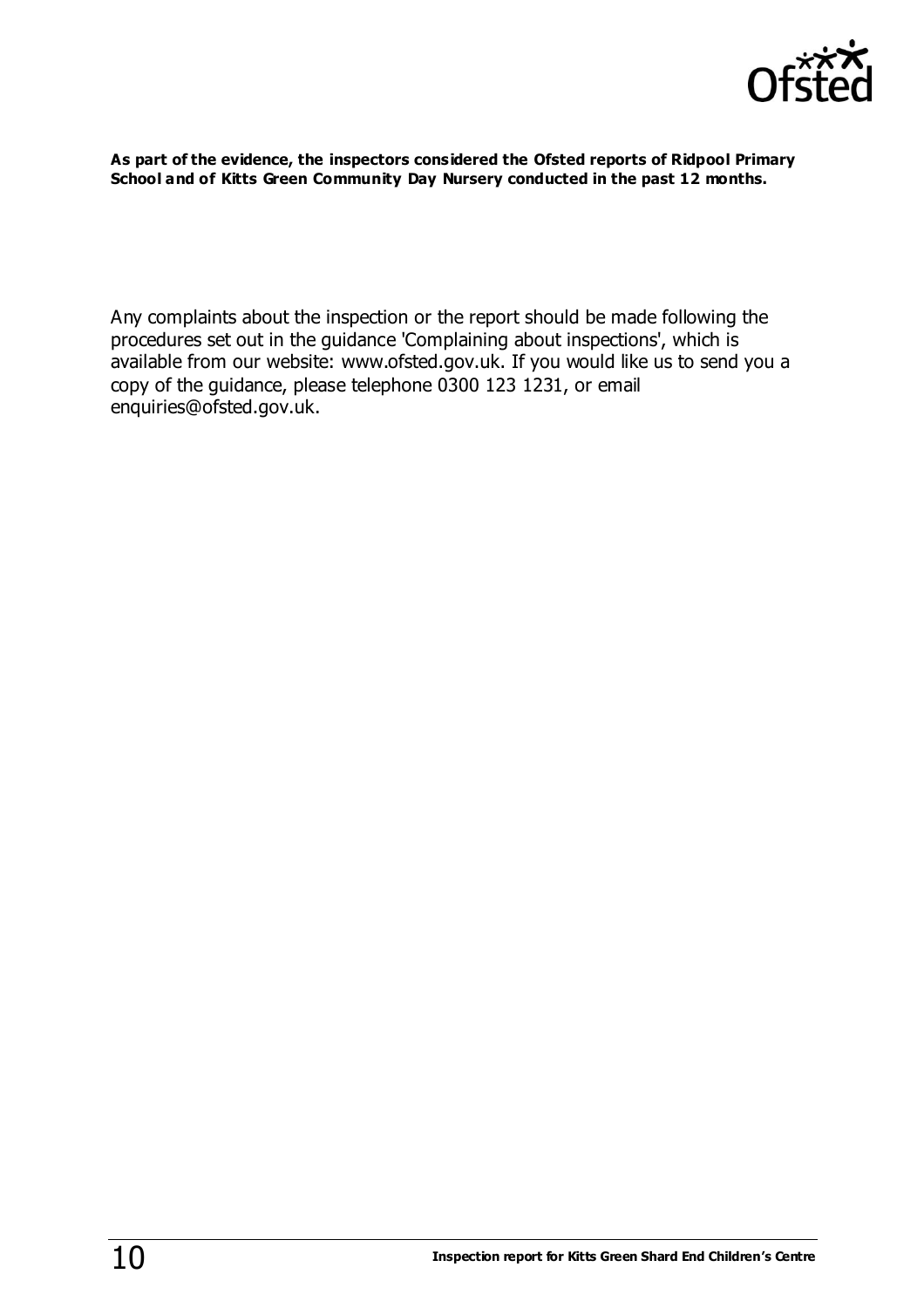

# **Summary for centre users**

We inspected the Kitts Green Shard End Children Centre on 7–8 June 2011. We judged the centre as good overall.

Thank you for contributing to the inspection. Your open and honest comments were invaluable to the inspectors in making judgments about the strengths and areas for improvement. The centre is safe and secure and easily accessible for most of you. You feel very comfortable learning in the safe knowledge that your children are well looked after. Many of you have benefited significantly from the help and support you have been given to improve your children's well-being. However, not all families who could benefit are making full use of the facilities.

The centre is making a valuable contribution to children's and parents' well-being and learning. You have told us that your children make a positive start to their childhood through greater opportunities to learn and develop better behaviour. Inspectors agreed that your children are well prepared for their next steps into Nursery. Most of the children make good progress in their learning in the Early Years Foundation Stage. Those of you who have used the services of the centre over a longer period are proud to talk about the enjoyment and achievement of your sons and daughters in their schools. You have also confirmed the tremendous growth in the self-confidence of your children and improvements in your own self-esteem. Many unemployed users have benefited from the good quality advice and support available at the centre to help them look for work. All of you highly appreciate the availability of the range of services in your neighbourhood. Parents are making a positive contribution to the life of their community through raising their aspirations for themselves and their children. The programmes on combating domestic violence and reducing teenage pregnancy rates have been successful. However, the scale of the problems remains high in the area.

The staff and managers are well qualified and work extremely hard as a team to provide a broad range of services in your community. The care, guidance and support provided for families is good. The vast majority of you have enormous respect and regard for the professionalism of the centre staff. You have told us how you value the support from the staff and some of you say you regard the centre as your 'second home'. The range of programmes and advise is good and is highly valued by you. However, you would like the centre to provide classes in literacy, numeracy and computing either at the centre or in your neighbourhood. The programmes provided are developed in consultation with parents and many of you have made a commitment to become parent ambassadors and advisory board members to encourage more parents to attend and share the benefits. Many of you described your experiences at the centre as 'life changing'.

All staff at the centre understands the needs of the local families very well. They work very effectively with a range of agencies to meet the needs of the families. Managers have good systems to ensure that their team members are doing a good job and continue to improve the quality of their services in consultation with you.